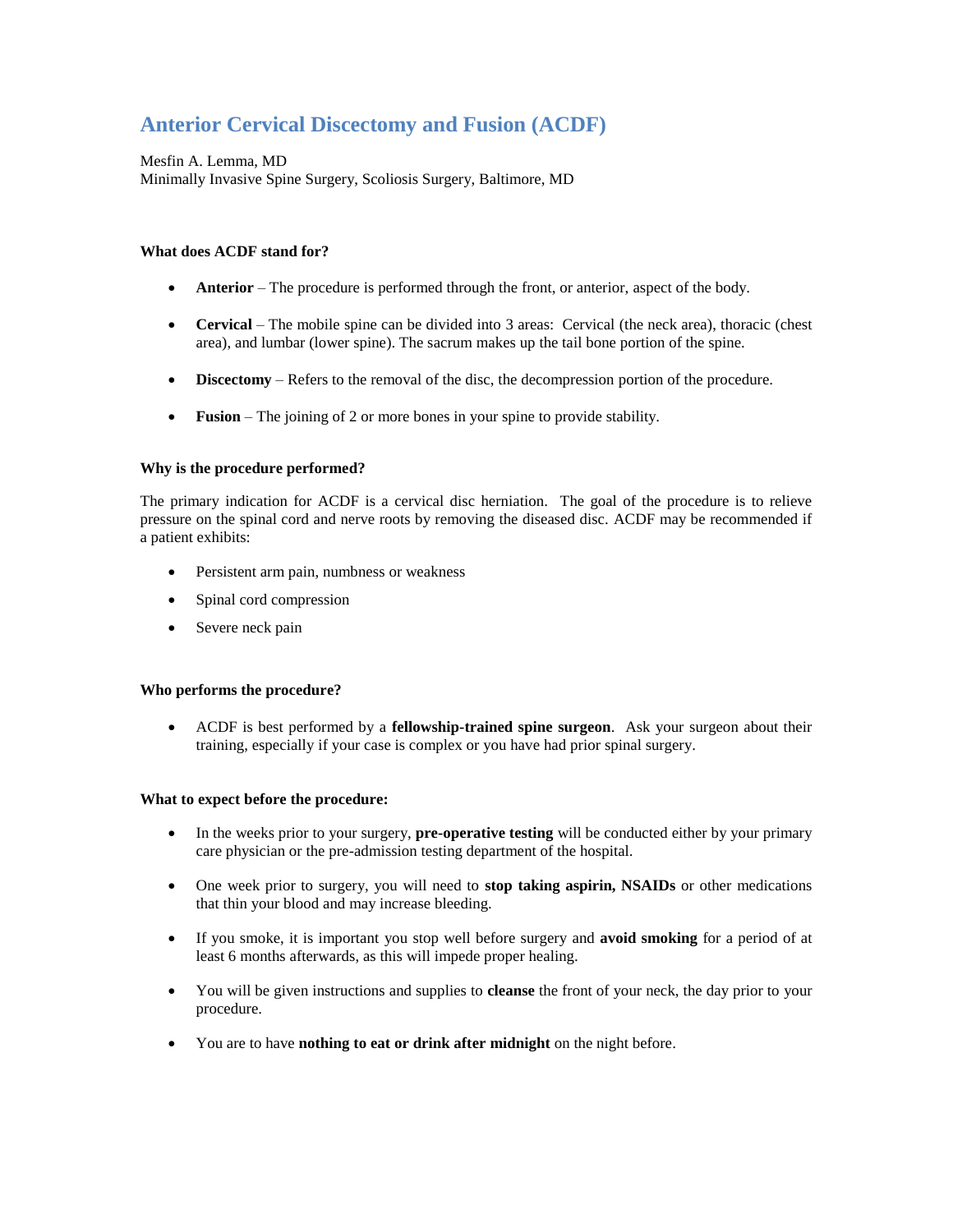## **What to expect during the procedure:**

- Just before the procedure starts you will have an intravenous (IV) line started so you can receive fluids and medications to make you relaxed and sleepy. The procedure is performed under **general anesthesia** (you are asleep). Medications will be given through the IV to put you to sleep and a tube is inserted in your throat to supplement your breathing. **IV antibiotics** are administered and monitors are placed to check your heart, blood pressure, and oxygen level. A Foley catheter in your bladder is typically not required.
- The procedure typically lasts **1-2 hours,** depending on the specifics of the case. This is what to expect once the procedure begins:

# **1. Surgical approach**

- You are positioned on your back (supine) on a specialized, cushioned operating table.
- The front of the neck area is cleansed with a special solution to kill the germs on the skin.
- A small, horizontal skin incision is made on the side of the neck.
- A minimally invasive approach is followed along anatomic planes down to the spine. The limited amount of muscle dissection helps to limit postoperative pain and speed up recovery.

# **2. Disc removal / Decompression**

• The diseased disc and bone spurs are removed so that they no longer exert pressure on the spinal nerves or spinal cord.

# **3. Placement of Bone Graft and Instrumentation**

- Bone graft or a prosthetic cage is inserted into the empty disc space that will allow the vertebrae to fuse together over time.
- A thin, titanium plate is applied and secured with specialized bone screws.

# **4. Closure**

- A drain is placed and the incision is closed using absorbable sutures (stitches) under the skin.
- A small dressing is applied over the incision, a neck brace is placed and you are then taken to the recovery area.

### **What materials may be used for the fusion?**

Although it is possible for bone to be taken from the hip area (autograft), my preferred bone graft options are listed below:

- **Allograft** the most common type of bone that is used in performing ACDF. Allograft bone comes from a deceased donor (cadaver).
- **PEEK** spacers synthetic, plastic alternative to bone spacers. Often called "cages", they are carefully engineered for use in the spine. The fusion occurs through bone graft placed within the openings in the middle of the cage.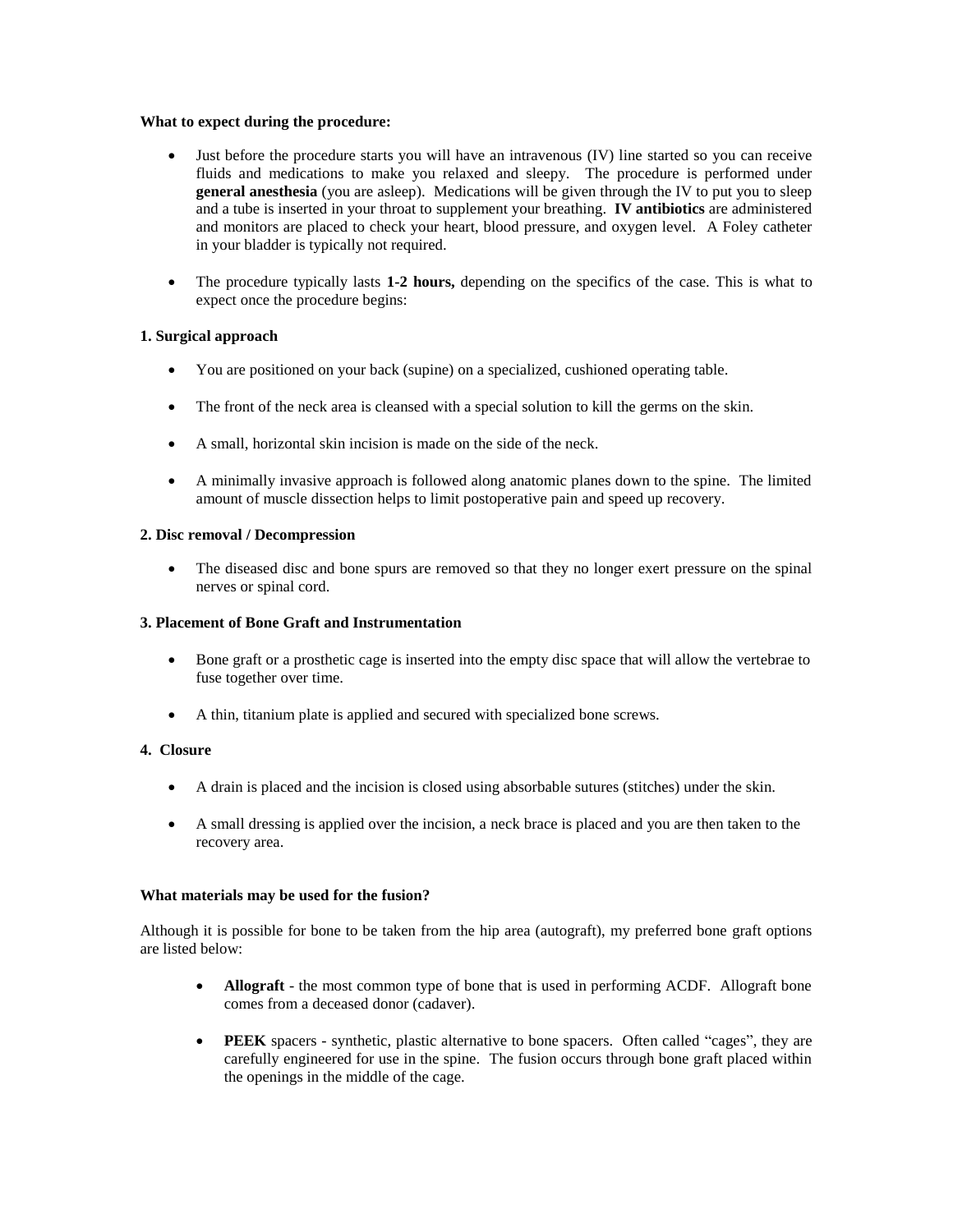#### **What to expect after the procedure:**

- The procedure is typically performed on an **outpatient or overnight stay basis**.
- In the recovery area, you will be observed until you recover from the anesthesia, then transferred to the floor.
- You will be encouraged to get out of bed and move around as soon as you are able to.
- Pain pills on an empty stomach may result in nausea, so initially IV pain medications are selfadministered through a PCA, or **patient-controlled analgesia**.
- IV fluids will be continued until you can drink fluids well by mouth.
- Once you are able to drink normally, your diet will be advanced to your **normal diet** and you will be switched to pain pills.
- **Physical therapy and occupational therapy** will see you prior to your discharge from the hospital to make sure you are comfortable performing activities of daily living.
- For a single-level ACDF a **soft collar is used for 2 weeks**. For 2 or more levels a **hard collar is used for a period of 6 weeks**. In this case, you will be given a soft collar for use when sleeping.

### **Recovery and rehabilitation at home:**

- Keep in mind, everybody is different, and therefore the amount of time it takes to return to normal activities is different for each individual.
- Discomfort should decrease a little each day. Typically, patients are able to return to most activities by **4 weeks**, although complete recovery may take between 6 - 8 weeks. You will not be able to drive a car for 2 - 6 weeks, depending on the specifics of your case.
- **Refrain for smoking**, as nicotine is a direct toxin to bone healing/fusion.
- **Do not take any NSAIDs or aspirin** as these, too, are detrimental to the fusion process.
- Neck range of motion exercises are initiated once the neck brace is removed.
- Signs of infection such as **swelling, redness, wound draining, or fever > 101.5<sup>o</sup>F** should be brought to our attention immediately.
- It is important to keep your incision **dry** for a period of 2 weeks to give your incision time to seal. You may sponge bath during this period.
- It should be noted that the time to fusion may vary. It typically takes **approximately 3 months** but may take up to 6 to 9 months for the fusion to take.
- You will be seen in the office at **2 weeks**, then at regular intervals thereafter. Radiographs will be obtained periodically to assess the fusion.